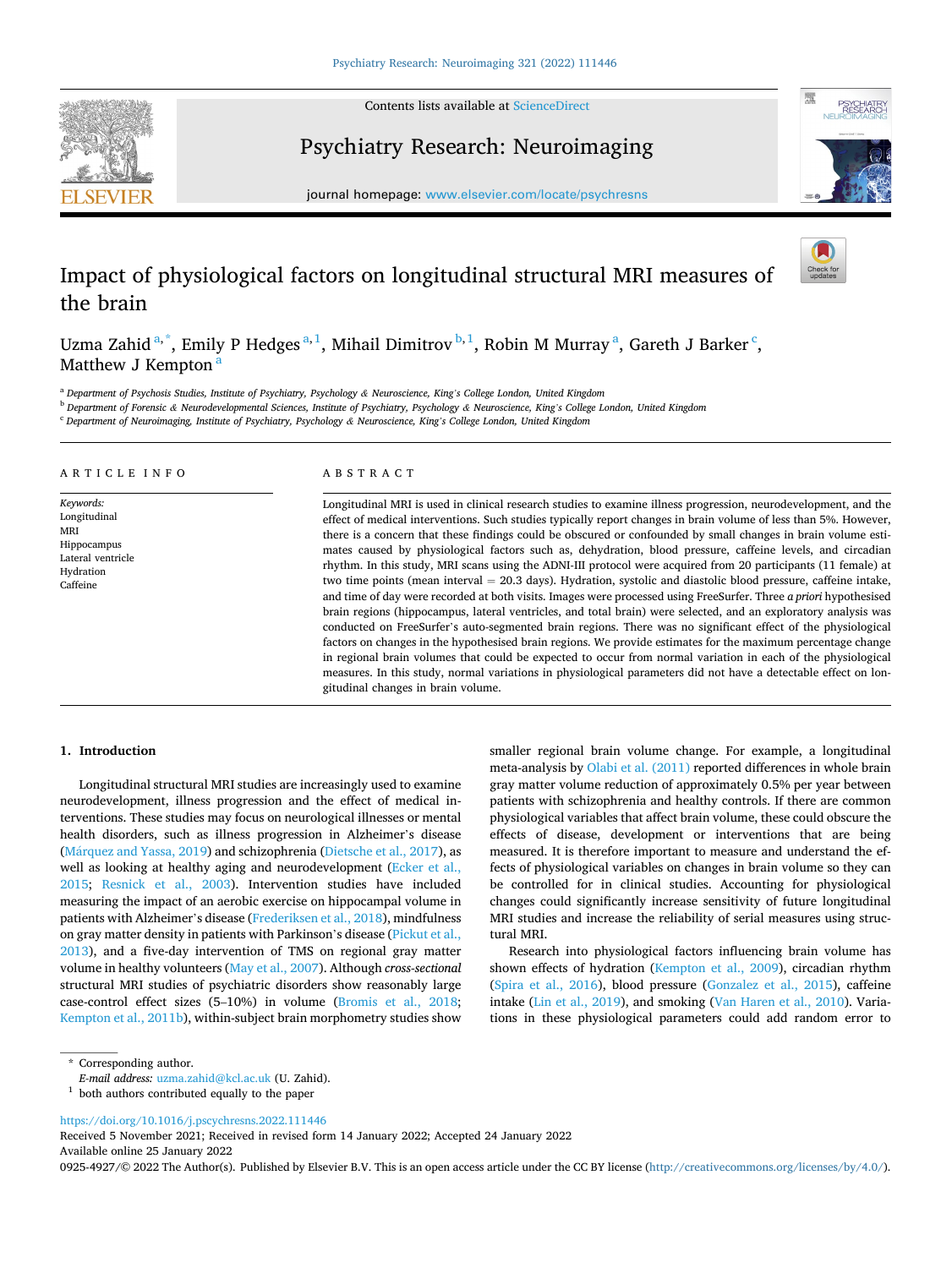<span id="page-1-0"></span>longitudinal MRI studies, or worse, if these parameters co-occur with an illness, such as increased dehydration in dementia [\(Bickel et al., 2018\)](#page-4-0) or increased smoking rates in schizophrenia [\(De Leon and Diaz, 2005](#page-4-0)), they could act as a confound, resulting in spurious case-control differences.

The purpose of the Precision in Neuroimaging study was, therefore, to determine real-world variation of the above physiological parameters and examine their effect on changes in brain volume of healthy subjects. We have used time of day to index circadian rhythm, although we acknowledge that time of day may relate to other non-physiological variables, in this paper for simplicity we use the term 'physiological' to refer to all the variables under investigation. Although earlier studies have examined the effect of extreme interventions on brain volume, such as lack of fluid intake for 16 h ([Duning et al., 2005\)](#page-4-0), the aim of the current study was to examine the effect of the ranges of normal variation likely to be seen in a typical longitudinal MRI study. This study focused on young adults because our clinical research is on mental health disorders where the typical age of onset is in late adolescence and early adulthood [\(Kessler et al., 2007\)](#page-5-0). For MRI acquisition, we chose the recently developed third generation of the Alzheimer's Disease Neuroimaging Initiative (ADNI) protocol ADNI-III ([Gunter et al., 2017\)](#page-5-0); while the ADNI sequence was developed for use in patients with Alzheimer's disease, it is being widely used in international studies of mental health disorders [e.g., PSYSCAN ([Tognin et al., 2020](#page-5-0)), NAPLS (Cannon et al., [2014\)](#page-4-0); EU-GEI [\(Pollak et al., 2020](#page-5-0))] and is likely to be used in future longitudinal neuroimaging studies. The Precision in Neuroimaging study has previously reported on the impact of image acquisition and processing factors on the reliability of structural brain measurements ([Hedges et al., 2022\)](#page-5-0).

When examining the effects of physiological factors on brain volume, a potentially large number of brain regions could be examined, leading to false positives. Therefore, this paper focused on changes of three *a priori* hypothesised brain volumes. Total brain, and lateral ventricle volume were selected as there is strong evidence for an effect of specific physiological variables on these brain regions. For example, we have previously shown that dehydration is associated with an increase in lateral ventricle volume ([Kempton et al., 2009](#page-5-0)) and [Biller et al. \(2015\)](#page-4-0)  reported reduced brain volume during dehydration ([Biller et al., 2015](#page-4-0)). Hippocampal volume was additionally selected as the hippocampus has been a major focus of research in both psychiatric and neurological illnesses [\(Fotuhi et al., 2012\)](#page-5-0), but few studies have examined the influence of physiological factors on hippocampal volume.

However, to benefit future research, the results from an exploratory analysis of the effects of the physiological variables on a large number of regions are available in a supplement to this paper. In addition, defaced neuroimaging data and physiological measures for a subset of participants who provided consent has been made publicly available for researchers to download.

#### **2. Methods**

#### *2.1. Participants*

Subjects were recruited from the Institute of Psychiatry, Psychology & Neuroscience (IoPPN), King's College London, and from the general public. Exclusion criteria were a history of either a diagnosis of a mental health condition for which they received treatment, a neurological disorder such as Parkinson's or Huntington's disease, or a significant medical disorder. Furthermore, contraindication to an MRI environment excluded participants from the study. The project received approval from the King's College London Ethics Committee. Participants provided written consent prior to participation.

# *2.2. Overall design*

After screening, participants attended the MRI unit on two occasions

approximately three weeks apart. At three weeks, we don't expect to see any age-related changes on brain volume, but this follow-up period is long enough to observe variation in physiological measures [\(Dieleman](#page-4-0)  [et al., 2017\)](#page-4-0).

At baseline and follow-up visits, participants had an MRI scan, completed a questionnaire, had their blood pressure measured and provided a urine sample. Two consecutive MRI scans were acquired at baseline  $(A_1, A_2)$ , and at follow-up  $(B_1, B_2)$ . Within-session variability was examined using  $A_1$  and  $A_2$  and between-session variability was examined using  $A_1$  and  $B_1$ . In this study participants were not repositioned in the scanner and  $B_2$  was not used.

# *2.3. Physiological measures*

On the day of the scan, participants were asked to self-report their caffeine intake (cups of caffeinated drinks) and their tobacco use (number of cigarettes). Participants also provided a urine sample to determine how hydrated they were. Urine was analysed on the same day using a refractometer which measures urine specific gravity (USG) (Clinical Refractometer ATC Tri-Scale Serum Protein 0–12 g/100 ml Urine Specific Gravity SG 1.000–1.050 Refractive Index 1.333–1.360RI). Blood pressure was measured by placing the cuff on the upper left arm while participants were seated (Omron Basic M2 Blood Pressure Measuring Device for Upper Arm). As only one participant was a smoker, smoking was removed as a variable from the final analysis.

#### *2.4. MRI data acquisition*

Structural MRI data was acquired using a 3T GE MR750 Discovery scanner (GE Healthcare, Chicago, USA) at the centre for Neuroimaging Sciences, King's College London. An accelerated Sagittal IR-FSPGR ADNI-III sequence was utilised for structural imaging data acquisition (Repetition Time (TR) = 7.36 ms, Echo Time (TE) = 3.05 ms, Inversion Time = 400 ms, Flip Angle (FA) =  $11°$ ). 196 sagittal slices with 1 mm slice thickness were acquired resulting in voxel dimensions of 1  $\times$  1  $\times$  1 mm. The ADNI-III sequence was chosen as it has been specifically developed for multicentre studies where homogeneity of tissue contrast and resolution between scanners is essential in order to achieve high accuracy, reliability, comparability and interpretability ([Jack et al.,](#page-5-0)  [2008\)](#page-5-0).

#### *2.5. MRI data processing and analysis*

FreeSurfer longitudinal pipeline (version 6.0.0; Martinos Center for Biomedical imaging) was run on the structural ADNI-III data using the *recon-all command [\(Reuter et al., 2012\)](#page-5-0). The pipeline consisted of bias* field correction, Talairach transformation, initial tissue intensity normalization, skullstripping, subcortical structure labeling, white matter segmentation, generation of surface models, inflation of surfaces, mapping of inflated surface to spherical space, cortical parcellation and cortical parcellation statistics. Cortical global regions were derived from the Desikan-Killiany Atlas.

The data were screened for the presence of soft failures, i.e., skull strip, white matter segmentation and intensity normalization errors, as well as topological defects and pial surface misplacement. The latter were assessed by manual visual inspection following the protocol of [Iscan et al. \(2015\)](#page-5-0) as well as the official FreeSurfer Troubleshooting Wiki page (<http://freesurfer.net/fswiki/FsTutorial/TroubleshootingData>).

The 3 *a priori* hypothesised regions explored in this study were: 1) hippocampus, 2) lateral ventricles (including the temporal horn), and 3) total brain (excluding ventricles). Additional FreeSurfer subcortical and cortical regions were analysed in an exploratory analysis (see Supplementary Materials for the results). To reduce the number of comparisons, left and right hemisphere volumes of the same anatomical structures were combined to give a total volume.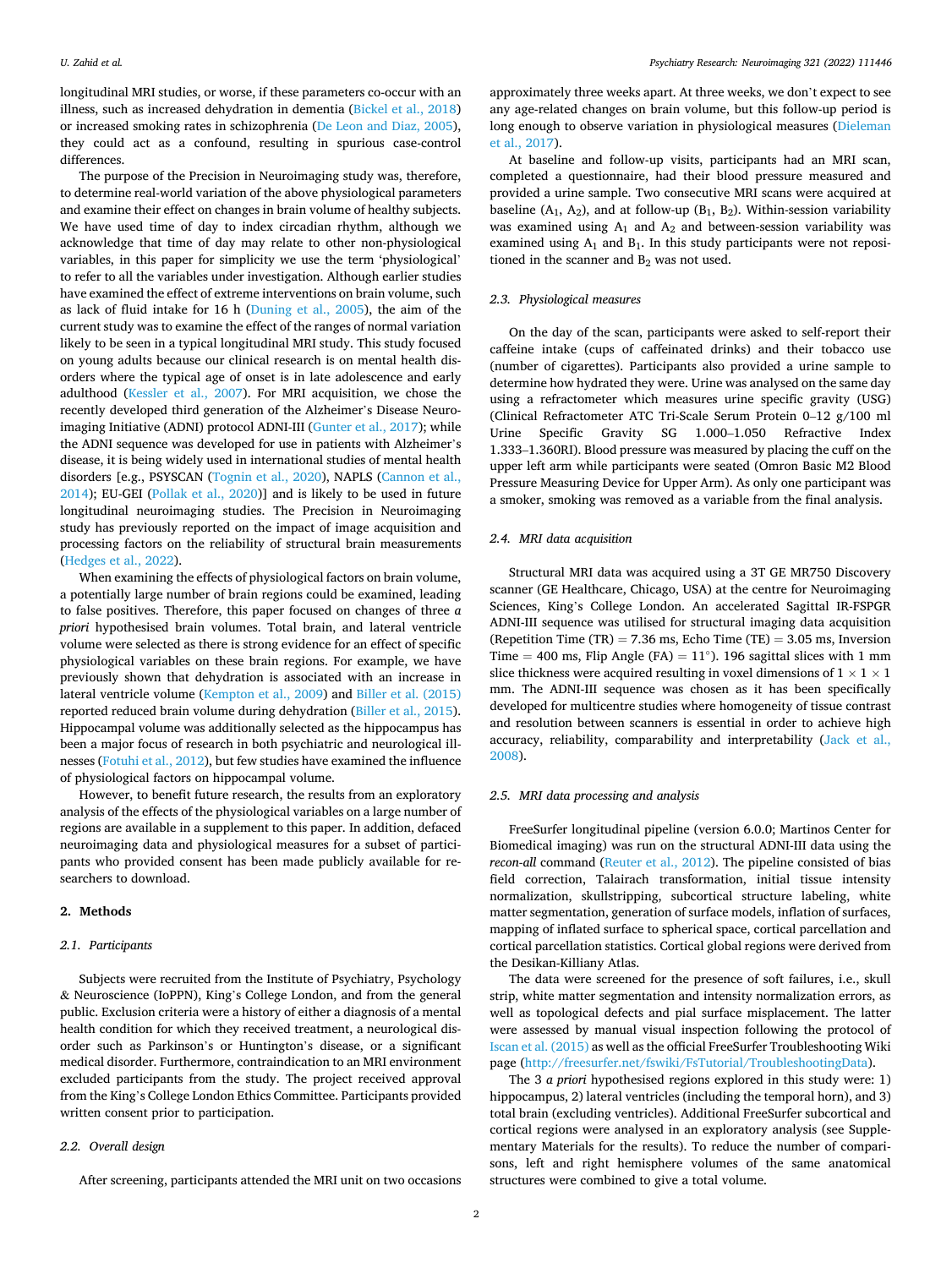#### **Table 1**

Baseline and follow up mean (and standard deviation) values with the MPD of the physiological variables. Change is calculated by follow-up minus baseline value for each individual and the range is shown in the change column. For example, for systolic blood pressure, in the change column the greatest increase was 11 mmHg, and the greatest decrease was 13 mmHg.

|                        | Baseline measure |           |        | Follow-up measure | Change (baseline to | <b>MPD</b> |
|------------------------|------------------|-----------|--------|-------------------|---------------------|------------|
|                        | Mean             | <b>SD</b> | Mean   | <b>SD</b>         | follow-up, range)   |            |
| <b>Hydration (USG)</b> | 1.02             | 0.01      | 1.02   | 0.01              | $-0.03$ to $0.02$   | 0.75       |
| Systolic (mmHg)        | 114.95           | 14.30     | 115.70 | 15.43             | $-13.00$ to $11.00$ | 4.51       |
| Diastolic (mmHg)       | 75.30            | 9.58      | 72.55  | 8.31              | $-18.00$ to $11.00$ | 6.39       |
| Caffeine (cups)        | 0.70             | 0.66      | 0.88   | 0.97              | $-1.00$ to 2.00     | 47.50      |
| Time of Day (24 hour)  | 12.50            | 2.67      | 12.31  | 2.70              | $-4.50$ to 9.50     | 19.03      |

#### *2.6. Statistical analysis*

Absolute mean percentage difference (MPD) for brain regions and physiological measures were determined using the formula below, where  $A_1$  is the volume/measure at baseline and  $B_1$  is the volume/ measure at follow-up and *n* is the number of participants:

$$
\frac{\sum \left| \frac{A_1 - B_1}{B_1} \right|}{n} \times 100
$$

Percentage changes were calculated to demonstrate the amount of variation between participants but were not included in the subsequent statistical analysis. We have previously published intra-class correlation coefficients (ICC) on the current dataset ([Hedges et al., 2022\)](#page-5-0), and we provide these values in the current study for the hippocampus, lateral ventricles, and total brain volume.

Linear mixed models for repeated measures were fitted for each outcome of brain volume to examine the effect of physiological measures on changes in brain volume. Analyses were conducted in Stata statistical software, Stata/IC 16.0 ([StataCorp, 2017](#page-5-0)). For each outcome and physiological predictor, a random-intercept model was fitted where a random effect of participant was specified to account for the covariances of the repeated measurements of individuals. A random slope of time was additionally added but was not retained for any of the models as likelihood ratio tests indicated that the simpler random-intercepts models fitted the data significantly better. Models were fit by maximum likelihood estimation (MLE). The number of days between scanning sessions was incorporated as a covariate in each model to account for variation in the number of days between visits. For the hypothesised brain regions, the total number of planned comparisons was 15 (5 physiological parameters x 3 brain regions) and therefore the Benjamini-Hochberg procedure, with a 5% false discovery rate (FDR) was adopted. In addition, results from the mixed models were used to calculate the maximum percentage change in brain volumes that could be expected to occur from normal variation in each of the physiological measures. We make available these results in the supplement (supplementary materials Section 3).

#### *2.7. Data availability statement*

Defaced structural MRI data and physiological measures have been made publicly available for a subgroup of participants who gave their consent for this <https://sites.google.com/view/pinstudy>. Additional data is available from the authors on reasonable request, and such request may need approval from the King's College London Ethics Committee.

#### **3. Results**

#### *3.1. Participants*

Twenty healthy participants (11 female and 9 male; age range  $= 20 -$ 30 yrs; mean age  $= 24.0$  SD  $= 2.9$ ) completed the baseline and follow-up visit. The time between baseline and follow-up visit ranged from 5 to 80 days with mean interval duration of 20.3 days, median interval of 13.5 days and a single outlier (with an assessment interval of 80 days). As only one participant was a smoker, smoking was removed as a variable from the analysis.

# *3.2. Variation in physiological measures between visits*

The mean baseline and follow-up values, the change between baseline and follow-up, and the MPD of the physiological variables are shown in Table 1. While the absolute percentage change is highly dependent on the type of scale used, it does indicate the observed within-subject variation.

# *3.3. Variation in brain volumes between visits*

Mean baseline and follow up volumes, with the MPD of the three key brain regions, are shown in [Table 2](#page-3-0). We have included the MPD between two consecutive scans carried out in the same scanning session at baseline  $(A_1-A_2)$  as well as the MPD between scan 1 at baseline and scan 1 at follow up  $(A_1-B_1)$ . Volumes for the three hypothesised regions within the baseline session showed changes of 0.57% – 1.07% while changes after 3 weeks were only slightly higher with values between 0.75% and 3.69%. Graphs illustrating mean brain volume of the hypothesised brain regions for baseline and follow-up visits are provided in the supplement (see supplementary materials [Section 1](#page-0-0))

### *3.4. Effect of physiological variables on changes in brain volume*

The effects of the physiological variables on the hypothesised brain regions are shown in [Table 3.](#page-3-0) We found no significant effect of any of the physiological variables on hippocampal volume, lateral ventricles, and total brain volume. Our exploratory analysis of brain regions revealed some findings that individually reached significance (see supplementary materials [Section 2](#page-1-0)), but these did not pass the required threshold for multiple comparisons.

# *3.5. Range of percentage change in hypothesised brain regions from physiological variables*

Although findings in the present study indicate that physiological variables did not have a substantial effect on brain volume, we have estimated the maximum percentage change in brain volumes that could be expected to occur from normal variation of such physiological variables (see supplementary materials Section 3).

#### **4. Discussion**

Overall, we found no substantial effect of hydration, blood pressure, caffeine, or time of day on longitudinal structural MRI measures. Smoking was excluded from the analysis as there were not enough smokers in our sample. In our exploratory analysis, we found no evidence of impact of the physiological variables on changes in brain structure that passed correction for multiple comparisons.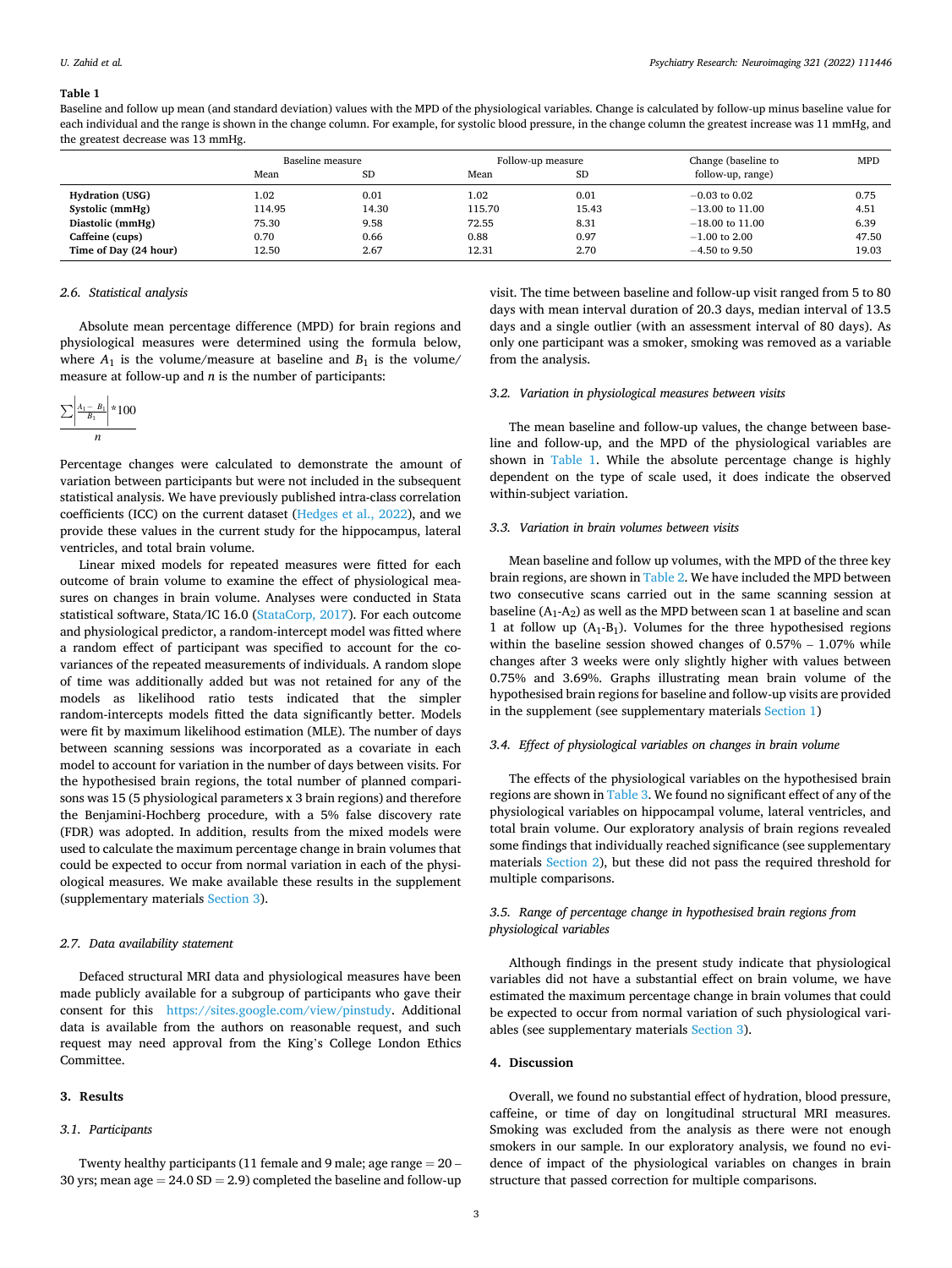<span id="page-3-0"></span>**Table 2** 

Baseline and follow up volumes with the MPD and ICC values of the three key brain regions. ICC values are from our reliability analysis on the same dataset published in [Hedges et al. \(2022\).](#page-5-0)

|                           | Baseline volume $(A_1, ml)$ |           | Baseline volume $(A_2, ml)$ |           | $A_1 - A_2$ |       | Follow-up volume $(B_1, ml)$ |           | $A_1 - B_1$ |       |
|---------------------------|-----------------------------|-----------|-----------------------------|-----------|-------------|-------|------------------------------|-----------|-------------|-------|
|                           | Mean                        | <b>SD</b> | Mean                        | <b>SD</b> | MPD         | ICC   | Mean                         | <b>SD</b> | MPD         | ICC   |
| Hippocampus               | 8.35                        | 0.86      | 8.34                        | 0.90      | 1.07        | 0.986 | 8.36                         | 0.90      | 1.14        | 0.984 |
| <b>Lateral Ventricles</b> | 10.09                       | 4.90      | 10.12                       | 4.90      | 0.92        | 0.989 | 10.15                        | 4.96      | 3.69        | 0.984 |
| <b>Total Brain Volume</b> | 1167.66                     | 118.21    | 1170.26                     | 118.89    | 0.57        | 0.998 | 1170.77                      | 117.69    | 0.75        | 0.996 |
|                           |                             |           |                             |           |             |       |                              |           |             |       |

#### **Table 3**

The effect of the physiological measures on changes in the a priori hypothesises brain regions.

|                          | <i>p</i> -value | Coefficient <sup>a</sup> | 95% Confidence interval |        |
|--------------------------|-----------------|--------------------------|-------------------------|--------|
| Total Brain Volume (ml)  |                 |                          |                         |        |
| Hydration                | 0.535           | 123.57                   | $-266.41$               | 513.55 |
| Systolic Blood Pressure  | 0.909           | $-0.07$                  | $-0.76$                 | 0.62   |
| Diastolic Blood Pressure | 0.450           | 0.26                     | $-0.42$                 | 0.94   |
| Caffeine                 | 0.054           | 4.91                     | $-0.08$                 | 9.91   |
| Time of Day              | 0.610           | 0.39                     | $-1.10$                 | 1.88   |
| Hippocampus (ml)         |                 |                          |                         |        |
| Hydration                | 0.369           | $-2.22$                  | $-7.05$                 | 2.62   |
| Systolic Blood Pressure  | 0.530           | 0.00                     | $-0.01$                 | 0.01   |
| Diastolic Blood Pressure | 0.580           | 0.00                     | $-0.01$                 | 0.01   |
| Caffeine                 | 0.813           | 0.01                     | $-0.06$                 | 0.08   |
| Time of Day              | 0.201           | $-0.01$                  | $-0.03$                 | 0.01   |
| Lateral Ventricles (ml)  |                 |                          |                         |        |
| Hydration                | 0.380           | 7.08                     | $-8.72$                 | 22.88  |
| Systolic Blood Pressure  | 0.120           | 0.02                     | $-0.01$                 | 0.05   |
| Diastolic Blood Pressure | 0.994           | 0.00                     | $-0.03$                 | 0.03   |
| Caffeine                 | 0.085           | 0.18                     | $-0.03$                 | 0.39   |
| Time of Day              | 0.114           | 0.05                     | $-0.01$                 | 0.10   |

 $a<sup>a</sup>$  1 unit increase in the physiological measure will result in a change in total brain volume by the corresponding beta coefficient.

In addition, although the study reports no significant effect of physiological variables, the data allow us to estimate the maximum effect such variables could have on changes in brain volumes of our sample. These estimates suggest that the maximum effect would be typically less than 1% for total brain and hippocampal volume, but larger for the lateral ventricles. The more conservative estimates of potential brain changes arising from variation in the physiological variables were approximately double.

#### *4.1. Hydration*

Previous longitudinal studies investigating the effect of dehydration have found that increased dehydration is associated with decreases in brain volume. In a cross-over and repeated measures study, [Kempton](#page-5-0)  [et al., \(2011a\)](#page-5-0) examined the effect of acute dehydration on brain volume in 10 healthy adolescents and found ventricular enlargement positively correlated with the degree of dehydration. [Biller et al. \(2015\)](#page-4-0) investigated the effect of hydration on brain morphometry using a longitudinal design with 15 healthy volunteers who were asked not to drink or eat meals containing more than 0.5 L of fluid for 12 h. MR imaging demonstrated decreases of cortical thickness and volumes of the whole brain, cortex, white matter, and hypothalamus/thalamus during the dehydration protocol and subsequent hydration resulted in an increase in global brain volume. In contrast to these previous studies, the aim of the current study was to examine the effects of normal variation of hydration in healthy adults and we did not detect a significant effect on any of the brain volumes investigated.

# *4.2. Blood pressure*

There is strong evidence that *chronic* hypertension is associated with total brain volume and hippocampal reduction ([Beauchet et al., 2013](#page-4-0)). In contrast, our study investigated within-subject normal variation of

blood pressure in healthy volunteers and its impact on brain volume longitudinally. Previous studies have recorded MRI and blood pressure measures, but to our knowledge no studies have recorded both longitudinally. For example, [Gonzales et al. \(2015\)](#page-5-0) investigated longitudinal changes in cortical thinning associated with hypertension and found that regions in the frontal and temporal cortices exhibited higher rates of thinning over time in those with hypertension. [Yano et al., \(2018\)](#page-5-0) reported that visit-to-visit blood pressure variability in young adults was associated with smaller hippocampal volumes at the age of 51. Therefore, while there is evidence that blood pressure has an impact on brain volume, the current study suggests that the normal variation of blood pressure in healthy adults has a negligible impact on longitudinal measures of brain volume over a short period.

#### *4.3. Caffeine*

While several studies have explored the effects of caffeine on brain activity, there is little evidence looking at its effect on brain volume changes. In a cross-sectional study, [Perlacki et al. \(2011\)](#page-5-0) investigated the relationship between caffeine intake and brain morphology in a cohort of 45 healthy women aged 19–30. Results showed that high and low-level caffeine intake was associated with a larger hippocampus compared to moderate-level caffeine intake. In a longitudinal study, [Lin](#page-5-0)  [et al. \(2019\)](#page-5-0) investigated whether long-term caffeine intake alters gray matter structures through changes in sleep homeostasis in 20 healthy participants. The results showed that total gray matter volume was lower in the caffeine condition compared to placebo. The current study did not detect an effect of normal variations in caffeine over a short period of time on the hypothesised brain regions.

#### *4.4. Time of day*

In terms of the effect of time of day of scan on changes in brain structure, [MacLaren et al. \(2014\)](#page-5-0) found that one of three subjects who were scanned approximately 40 times across 31 days during different hours of the day, showed a significant increase in ventricular volume from 8am to 10pm. Conversely, [Nakamura et al. \(2015\)](#page-5-0) in a longitudinal study retrospectively analysing 3 large MRI datasets of 1589 participants found there was a statistically significant effect of time of day, showing that the brain volume is greater in the morning. [Trefler et al.](#page-5-0)  [\(2016\)](#page-5-0) found a significant reduction in apparent brain volume from morning to evening in 19 healthy adult volunteers. In our study the difference in time of day of scan was relatively minimal compared to other studies therefore this could be the reason why no association has been found. However, we did not systematically control the time of day participants were scanned to reflect a normal study and were not able to detect a significant association, suggesting the effect is minimal.

#### *4.5. Strengths and limitations*

A strength of the current study is that it was prospectively designed to investigate the effects of a number of physiological variables concurrently. We have specifically focused on the impact of day-to-day variability of a range of physiological variables to ensure that our findings are relevant for typical research studies of young adult participants. In order to overcome the confounding effects of age-related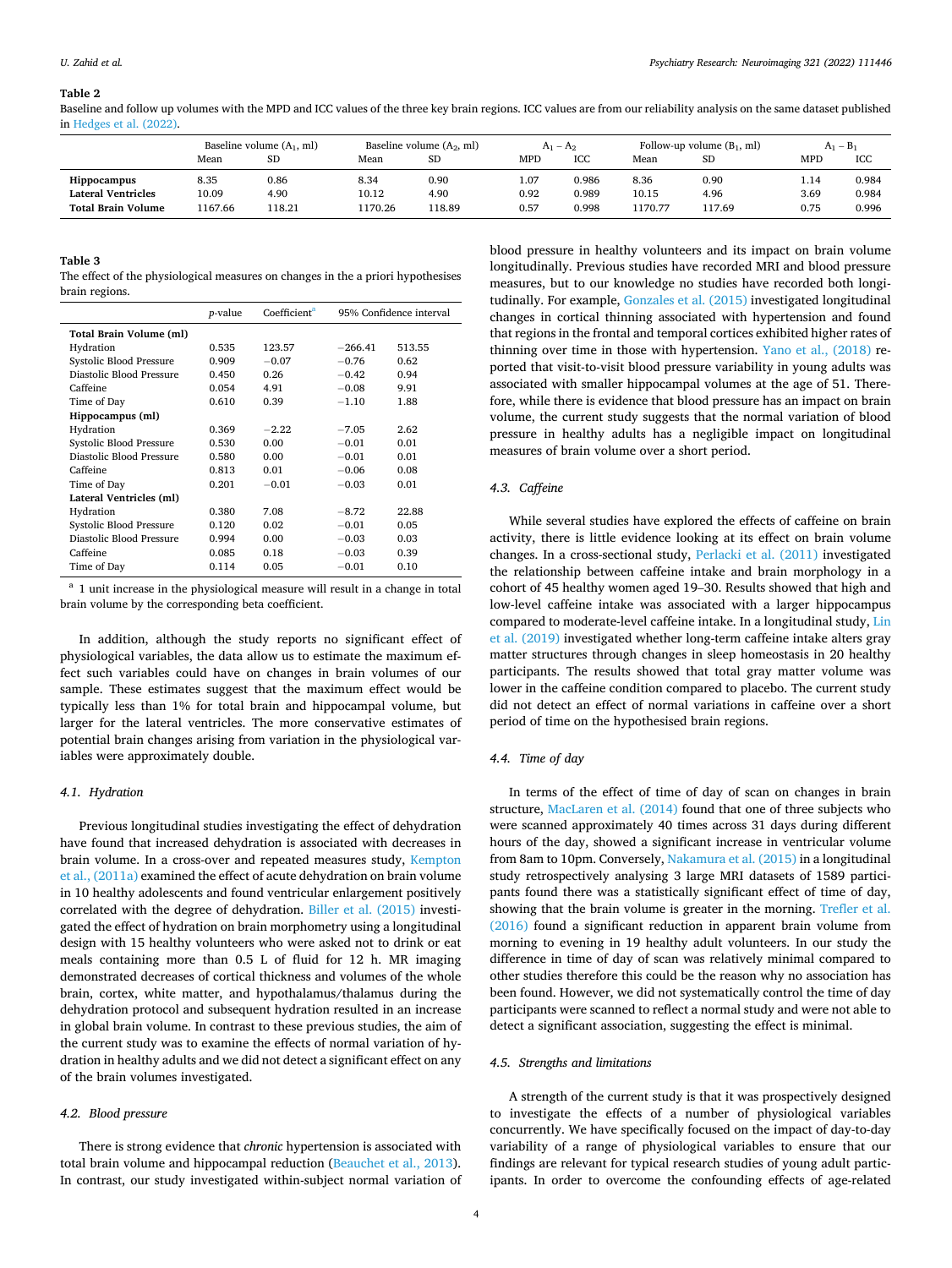<span id="page-4-0"></span>changes that occur in the brain, our study had a mean interval duration of 20.3 days between visits. Furthermore, our study enables researchers to estimate the upper limit of the effect of these variables on changes in brain morphometry which will be useful in designing future studies and determining if physiological measures need to be controlled, measured, or even ignored. The ADNI-III T1 sequence was used as the ADNI protocol is widely used and the third generation of the sequence is likely to be used in future international studies. The ADNI-III sequence has been specifically developed for multicentre study utilization where homogeneity of tissue contrast and resolution between scanners is essential in order to achieve high accuracy, reliability, comparability and interpretability ([Jack et al., 2008](#page-5-0)). We have used the FreeSurfer pipeline which is one of the most used analysis techniques so that the results of this study can inform a wide range of research groups who use this software. Furthermore, we chose to use the FreeSurfer longitudinal pipeline as we were principally concerned with the effect of normal variation in physiological factors on longitudinal changes in brain volume. As such the results of this study will be less informative for cross-sectional designs where normal variation in physiological factors may be less of a concern. Finally, in addition to between session variability from baseline to follow-up, we have also provided values of within session variability.

In regard to limitations, the study may have been underpowered to detect small effects of physiological factors which could still be relevant for large studies. However, our sample size of twenty participants is comparable to longitudinal studies discussed earlier (Biller et al., 2015; [Kempton et al., 2011a;](#page-5-0) [Lin et al., 2019;](#page-5-0) [Maclaren et al., 2014;](#page-5-0) [Trefler](#page-5-0)  [et al., 2016\)](#page-5-0), as well as reliability studies investigating MRI acquisition parameters. For example, Brown et al. (2020) investigated the test-retest reliability of the FreeSurfer automated hippocampal subfield segmentation procedure with 11 healthy participants. Similarly, [Melzer et al.](#page-5-0)  [\(2020\)](#page-5-0) assessed the reliability and reproducibility of three imaging modalities, one of which was structural MRI, with 20 healthy volunteers. Furthermore, we have made our data freely available [\(https://sites.](https://sites.google.com/view/pinstudy)  [google.com/view/pinstudy](https://sites.google.com/view/pinstudy)) allowing future investigators to combine this data with other imaging datasets to increase power. A further limitation was that for caffeine intake we relied on self-report. Self-report measures are widely used and are common tools to collect data, however, it is possible that participants may recall information inaccurately. Also, we did not carry out a urine drug test on participants and future studies should aim to do so in order to ensure findings are not confounded by substance abuse. Our study used one model of scanner and while this was important to reduce scanner-related variance, it could limit the generalisability of findings. Another limitation of the current study is that we did not account for factors which might affect USG, for example, use of drugs such as isotretinoin or increased secretion of anti-diuretic hormone (ADH). Our sample included adults aged 20 – 30 so the findings can be applied to samples of this age range, but further research will be needed to confirm if these findings can be applied to adolescents and older age groups. Additionally, our results cannot be generalised to groups with observed hypertension or dehydration as our sample is of young healthy people who had minimum variation in physiological measures. However, the aim of the current study was to determine real-world variation of the physiological parameters and examine their effect on changes in brain volume of healthy subjects.

#### *4.6. Implications*

This study holds positive implications for longitudinal MRI studies as we were not able to detect an effect of normal variations in hydration, blood pressure, caffeine, or time of day on regional brain volume changes. We have attempted to show the maximum possible effect of these variables on changes of brain volume and have estimated that these are typically around 1% or smaller. In contrast Alzheimer's disease atrophy rates are typically larger, a case-control meta-analysis of longitudinal studies reported the mean annualized hippocampus atrophy rate of 4.66%, and 1.41% for controls (Barnes et al., 2009). However, studies in other disorders such as schizophrenia have reported smaller values such as a 0.5% per year difference between patients with schizophrenia and healthy controls in gray matter volume [\(Olabi et al.](#page-5-0)  [2011\)](#page-5-0). Thus, for disorders where the change is less than 1%, researchers may need to consider the impact of physiological variables. Using the supplementary data from this publication, future studies will be able to check the brain regions they are interested in and verify if there is a concern with specific physiological variables as well as the magnitude of its affect. The data provided in this publication will allow investigators to select measure and control problematic variables in an informed and targeted way.

# **Declaration of Competing Interest**

The authors whose names are listed immediately below certify that they have NO affiliations with or involvement in any organization or entity with any financial interest (such as honoraria; educational grants; participation in speakers' bureaus; membership, employment, consultancies, stock ownership, or other equity interest; and expert testimony or patent-licensing arrangements), or non-financial interest (such as personal or professional relationships, affiliations, knowledge or beliefs) in the subject matter or materials discussed in this manuscript.

# **Acknowledgements and Funding**

U Zahid was supported by funding from The Lord Leverhulme Charitable Trust, M Kempton was supported by a Medical Research Council Career Development Fellowship (grant MR/J008915/1)

# **Supplementary materials**

Supplementary material associated with this article can be found, in the online version, at [doi:10.1016/j.pscychresns.2022.111446](https://doi.org/10.1016/j.pscychresns.2022.111446).

#### **References**

- [Barnes, J., Bartlett, J.W., van de Pol, Laura A, Loy, C.T., Scahill, R.I., Frost, C.,](http://refhub.elsevier.com/S0925-4927(22)00007-5/sbref0001)  [Thompson, P., Fox, N.C., 2009. A meta-analysis of hippocampal atrophy rates in](http://refhub.elsevier.com/S0925-4927(22)00007-5/sbref0001) Alzheimer'[s disease. Neurobiol. Aging 30 \(11\), 1711](http://refhub.elsevier.com/S0925-4927(22)00007-5/sbref0001)–1723.
- [Beauchet, O., Celle, S., Roche, F., Bartha, R., Montero-Odasso, M., Allali, G.,](http://refhub.elsevier.com/S0925-4927(22)00007-5/sbref0002)  [Annweiler, C., 2013. Blood pressure levels and brain volume reduction: a systematic](http://refhub.elsevier.com/S0925-4927(22)00007-5/sbref0002)  [review and meta-analysis. J. Hypertens. 31 \(8\), 1502](http://refhub.elsevier.com/S0925-4927(22)00007-5/sbref0002)–1516.
- Bickel, H., Hendlmeier, I., Hessler, J.B., Junge, M.N., Leonhardt-Achilles, S., Weber, J., Schaufele, M., 2018. The prevalence of dementia and cognitive impairment in hospitals. Dtsch. Arztebl. Int. 115 (44), 733–740. [https://doi.org/10.3238/](https://doi.org/10.3238/arztebl.2018.0733)  [arztebl.2018.0733](https://doi.org/10.3238/arztebl.2018.0733) [doi].
- Biller, A., Reuter, M., Patenaude, B., Homola, G.A., Breuer, F., Bendszus, M., Bartsch, A. J., 2015. Responses of the human brain to mild dehydration and rehydration explored in vivo by 1H-MR imaging and spectroscopy. AJNR. Am. J. Neuroradiol. 36 (12), 2277–2284. <https://doi.org/10.3174/ajnr.A4508>[doi].
- [Bromis, K., Calem, M., Reinders, A.A., Williams, S.C., Kempton, M.J., 2018. Meta](http://refhub.elsevier.com/S0925-4927(22)00007-5/sbref0005)[analysis of 89 structural MRI studies in posttraumatic stress disorder and comparison](http://refhub.elsevier.com/S0925-4927(22)00007-5/sbref0005)  [with major depressive disorder. Am. J. Psychiatry 175 \(10\), 989](http://refhub.elsevier.com/S0925-4927(22)00007-5/sbref0005)–998.
- [Brown, E.M., Pierce, M.E., Clark, D.C., Fischl, B.R., Iglesias, J.E., Milberg, W.P.,](http://refhub.elsevier.com/S0925-4927(22)00007-5/sbref0006) [McGlinchey, R.E., Salat, D.H., 2020. Test-retest reliability of FreeSurfer automated](http://refhub.elsevier.com/S0925-4927(22)00007-5/sbref0006) [hippocampal subfield segmentation within and across scanners. Neuroimage 210,](http://refhub.elsevier.com/S0925-4927(22)00007-5/sbref0006) [116563](http://refhub.elsevier.com/S0925-4927(22)00007-5/sbref0006).
- [Cannon, T.D., Sun, F., McEwen, S.J., Papademetris, X., He, G., van Erp, T.G.,](http://refhub.elsevier.com/S0925-4927(22)00007-5/sbref0007)  [Jacobson, A., Bearden, C.E., Walker, E., Hu, X., 2014. Reliability of neuroanatomical](http://refhub.elsevier.com/S0925-4927(22)00007-5/sbref0007)  [measurements in a multisite longitudinal study of youth at risk for psychosis. Hum.](http://refhub.elsevier.com/S0925-4927(22)00007-5/sbref0007)  [Brain Mapp. 35 \(5\), 2424](http://refhub.elsevier.com/S0925-4927(22)00007-5/sbref0007)–2434.
- [De Leon, J., Diaz, F.J., 2005. A meta-analysis of worldwide studies demonstrates an](http://refhub.elsevier.com/S0925-4927(22)00007-5/sbref0008) [association between schizophrenia and tobacco smoking behaviors. Schizophr. Res.](http://refhub.elsevier.com/S0925-4927(22)00007-5/sbref0008)  76 (2–[3\), 135](http://refhub.elsevier.com/S0925-4927(22)00007-5/sbref0008)–157.
- [Dieleman, N., Koek, H.L., Hendrikse, J., 2017. Short-term mechanisms influencing](http://refhub.elsevier.com/S0925-4927(22)00007-5/sbref0009)  [volumetric brain dynamics. NeuroImage 16, 507](http://refhub.elsevier.com/S0925-4927(22)00007-5/sbref0009)–513.
- [Dietsche, B., Kircher, T., Falkenberg, I., 2017. Structural brain changes in schizophrenia](http://refhub.elsevier.com/S0925-4927(22)00007-5/sbref0010)  [at different stages of the illness: a selective review of longitudinal magnetic](http://refhub.elsevier.com/S0925-4927(22)00007-5/sbref0010)  [resonance imaging studies. Aust. N. Z. J. Psychiatry 51 \(5\), 500](http://refhub.elsevier.com/S0925-4927(22)00007-5/sbref0010)–508.
- [Duning, T., Kloska, S., Steinstrater, O., Kugel, H., Heindel, W., Knecht, S., 2005.](http://refhub.elsevier.com/S0925-4927(22)00007-5/sbref0011) [Dehydration confounds the assessment of brain atrophy. Neurology 64 \(3\), 548](http://refhub.elsevier.com/S0925-4927(22)00007-5/sbref0011)–550, [64/3/548 \[pii\]](http://refhub.elsevier.com/S0925-4927(22)00007-5/sbref0011).